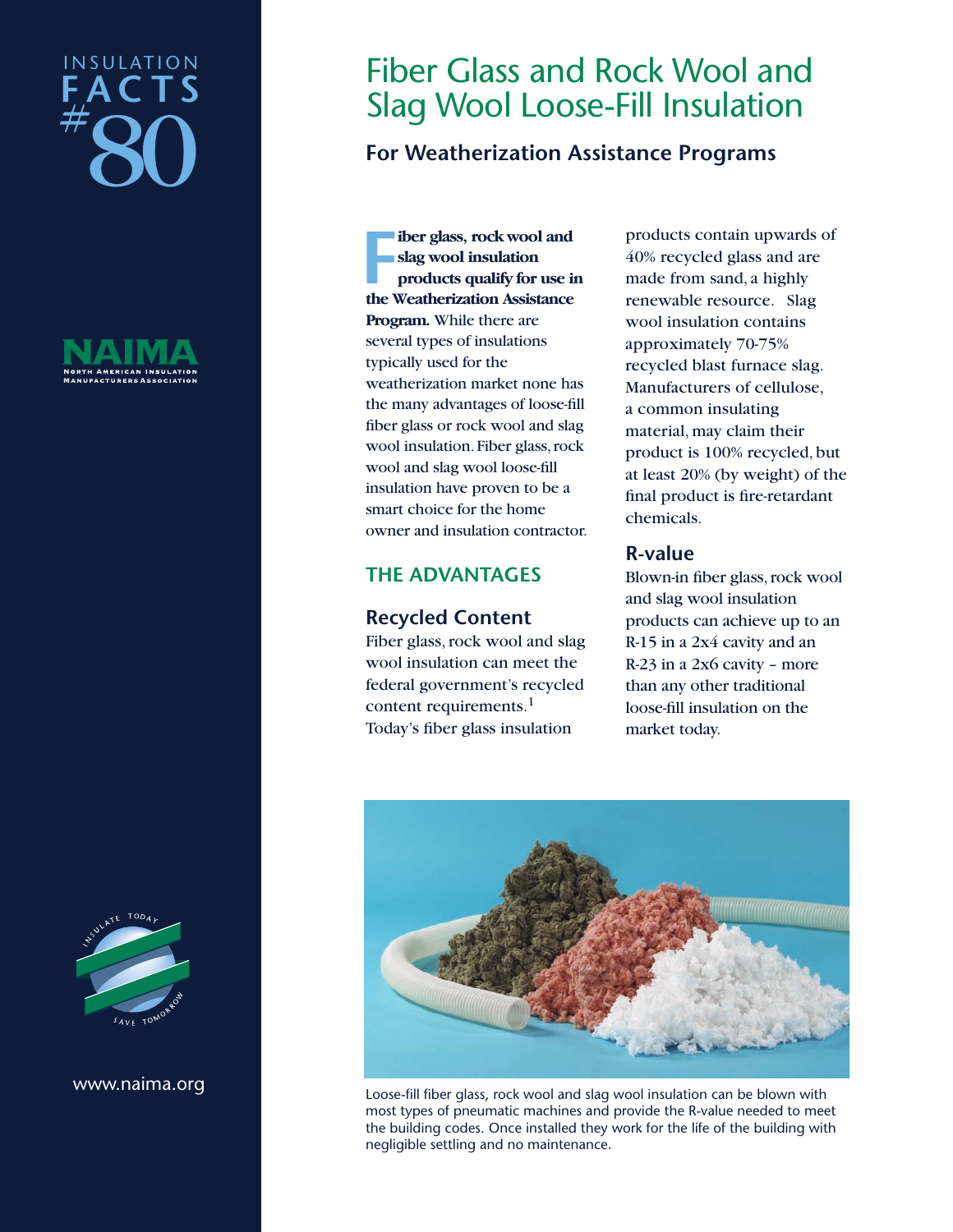# **Coverage**

Loose-fill fiber glass, rock wool and slag wool insulation products can be blown with most types of pneumatic machines and provide the equivalent R-value with less material than cellulose.

# **Air Infiltration**

Research has shown that air infiltration is dependent on the overall sealing package, and not the insulation type installed in the wall cavity.<sup>2,3,4</sup> Recent testing indicates that loose fill fiber glass insulation performs as well, if not better, than other loose fill insulations under identical conditions.<sup>5</sup>

# **Light Weight**

Some loose fill insulations are heavier than others and their installed weight may not be safe for the application. Loosefill fiber glass can be installed to an R-70 over  $\frac{1}{2}$  inch ceiling drywall with 24 inch on-center framing.<sup>6</sup> Based on U.S. Gypsum weight limit recommendations for back loaded standard drywall and the installed density of shredded newspaper insulations,cellulose insulation may cause ceiling drywall to sag at high R-values when installed over ½ inch ceiling drywall with framing spaced 24 inches on centers.7

# **Settling**

Fiber glass, rock wool and slag wool insulation products exhibit virtually no signs of settling or R-value loss over time.<sup>8</sup> On the other hand, another traditionally used loose-fill insulation, cellulose, settles up to 20%<sup>9</sup> and requires compensation for settling during installation.<sup>10</sup>

# **Sound Control**

Fiber glass, rock wool and slag wool insulation reduce sound transmission in wall, ceiling, and floor assemblies by approximately 4 to 6 STC points.11 Insulation thickness has a more significant effect on STC ratings than does density. According to the Institute for Research on Construction, wall systems containing sprayed-on and blown-in cellulose fiber demonstrated greater variation in performance than those with other types of insulation. These variations were attributed to differences in installation (which is difficult to control) rather than to differences in the acoustical properties of the materials.12

## **Moisture Absorption**

Under normal conditions,all insulation is exposed to humidity in the air. Fiber glass, rock wool and slag wool insulation products will not wick up and hold water, thus they resist permanent loss of R-value.This also lessens the chances of mold growth, mildew or rotting issues.

# **Corrosiveness**

Fiber glass, rock wool and slag wool insulation products contain no chemicals that can corrode pipes and wires and structural metal components.<sup>13</sup> When chemical fire retardants are used, such as those found in cellulose insulation, corrosion can occur. <sup>14</sup>

## **Fire Performance**

Fiber glass, rock wool and slag wool insulation products are naturally noncombustible since they are made primarily from sand, recycled glass, rock wool and blast furnace slag.15 Cellulose insulation is made of pulverized newspaper that is highly combustible.

Cellulose insulation is regulated as a fire hazard by the Consumer Product Safety Commission (CPSC).16

# **Product Testing for Health Safety**

Fiber glass, rock wool and slag wool insulation products are the most thoroughly tested building materials in use today. The great amount of medical scientific evidence compiled over more than 70 years by industry,government,and independent research organizations supports the conclusion that these insulation products are safe to use when manufacturers' recommended work practices are followed.

Other loose-fill insulations typically used for weatherization programs have limited health and safety testing.

## **Recyclable**

Fiber glass, rock wool and slag wool insulation can be recycled and reused.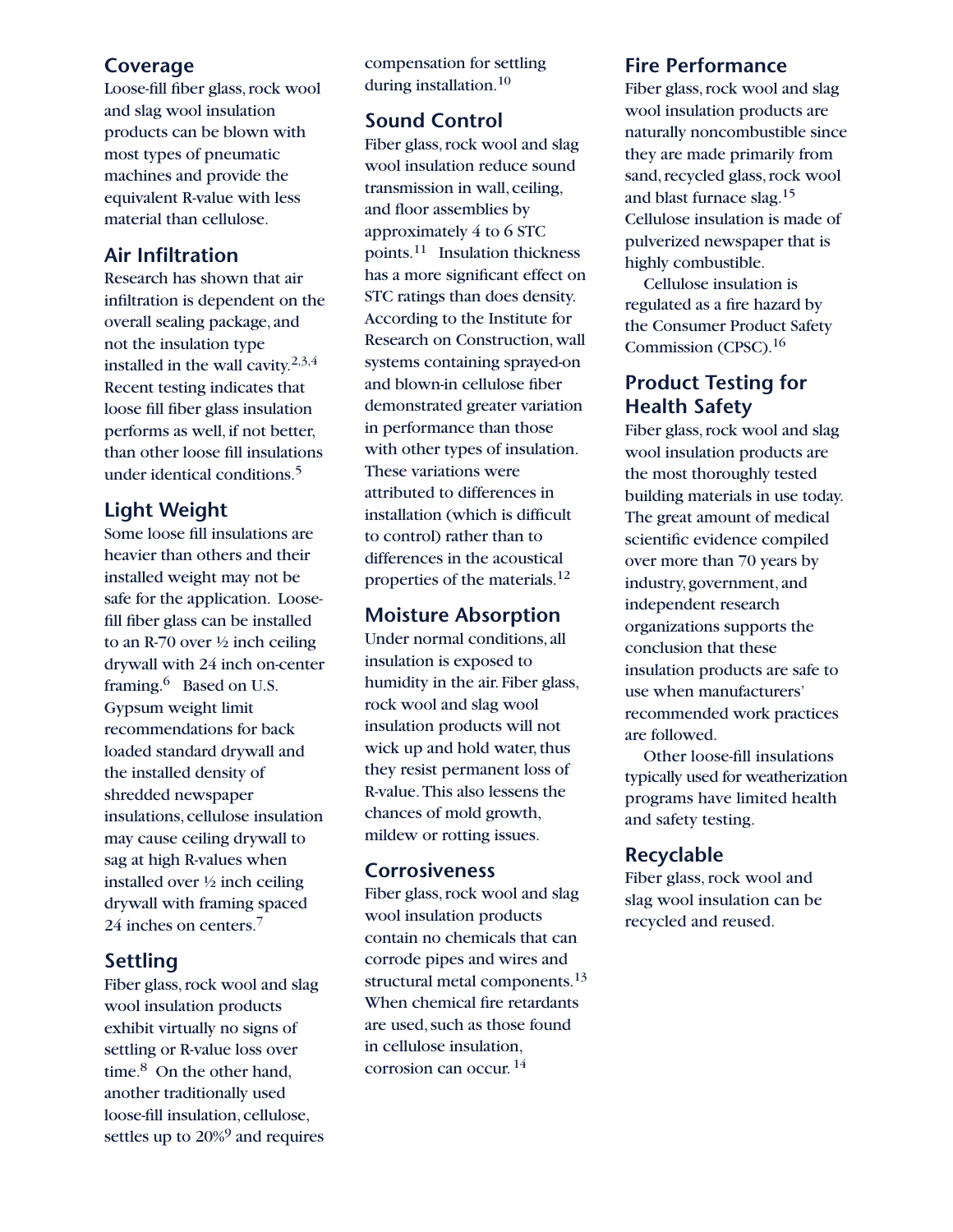#### **For information on additional fiber glass, rock wool and slag wool insulation products for residential & commercial building contact:**

#### **Aislantes Minerales, S.A. de C.V.**

Descartes #104 Neuva Anzures 11590 D.F., México 52-55-1036-0640 www.rolan.com

#### **Amerrock Products LP**

440 Jackrabbit Road P.O. Box C Nolanville, TX 76559 800-762-9665 www.amerrock.com

#### **CertainTeed Corp.**

P.O. Box 860 Valley Forge, PA 19482 800-233-8990 www.certainteed.com

## **FiberTEK Insulations, LLC**

925 South 4400 West Salt Lake City, UT 84104 801-973-9423 www.fibertekinsulation.com

#### **Fibrex Insulations Inc.**

561 Scott Road Sarnia, Ontario Canada N7T 7L4 800-265-7514 www.fibrexinsulations.com

# **Industrial Insulation Group, LLC**

2100 Line Street Brunswick, GA 31520 912-264-6372 www.iig-llc.com

#### **Isolatek International**

41 Furnace Street Stanhope, NJ 07874 973-347-1200 www.isolatek.com

#### **Johns Manville**

P.O. Box 5108 Denver, CO 80217 00-654-3103 www.jm.com

#### **Knauf Insulation**

One Knauf Drive Shelbyville, IN 46176 800-825-4434 www.knaufinsulation.us

#### **Owens Corning**

One Owens Corning Parkway Toledo, OH 43659 800-GET-PINK www.owenscorning.com

#### **Rock Wool Manufacturing Co.**

203 7th Street, N.E. Leeds, AL 35094 205-699-6121 www.deltainsulation.com

#### **Roxul Inc.**

551 Harrop Drive Milton, Ontario Canada L9T 3H3 800-265-6878 www.roxul.com

#### **Thermafiber, Inc.**

3711 Mill Street Wabash, IN 46992 888-834-2371 www.thermafiber.com

#### **USG Interiors, Inc.**

550 West Adams Street Chicago, IL 60661 312-436-4000 www.usg.com



Fiber glass, rock wool and slag wool are made from a combination of natural and recycled ingredients such as basaltic rock, blast furnace slag, recycled glass cullet and sand. The natural ingredients, sand and rock, are readily available. The use of blast furnace slag and glass cullet are recycled materials that are transformed into a product that saves energy and reduces pollution.